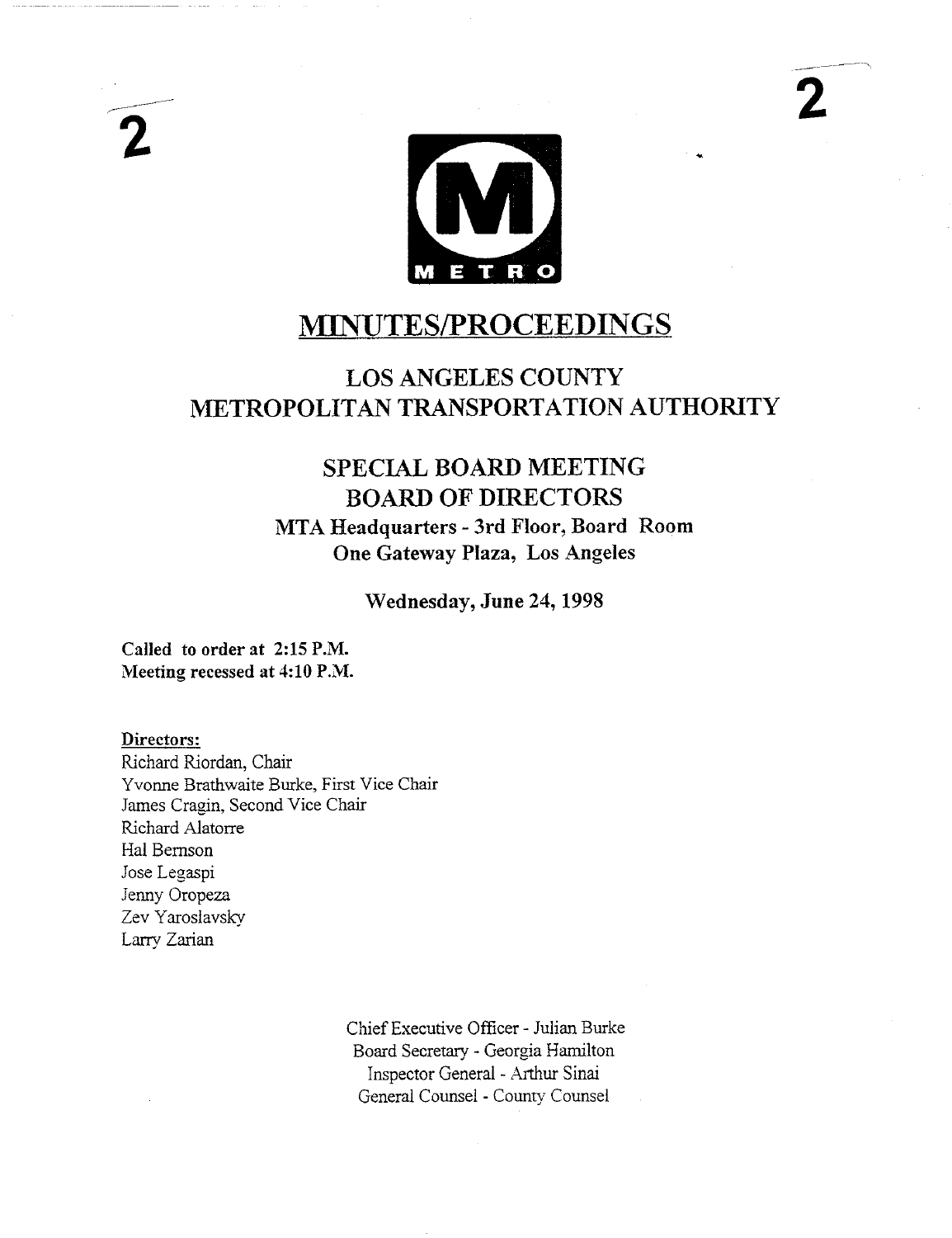NOTE: Members voting are reflected in the attached "RECAP OF PROCEEDINGS" matrix,

#### 2. RECEIVED PUBLIC COMMENT.

A) APPROVED ALATORRE MOTION - that the MTA Board include \$95,000 in the 1998- 99 Budget for one FTE to act as TCAP liaison to administer, coordinate and provide outreach of the Transportation Career Academies, which is funding item being recommended by the MTA for reconsideration; and

that \$65,000 be included in the 1998-99 Budget to allow at least 90 students from the five high schools to continue their career development by serving as MTA interns next fiscal year.

**B)** APPROVED CRAGIN MOTION AS AMENDED BY ANTONOVICH - to reaffirm existing policy whereby, when MTA allocates any discretionary funds for bus operations, those funds are distributed in a "fair share" allocation to Municipal Operators as well as MTA operations. When the final funding allocations are approved by the Board in the near future, some adjustments to the budget numbers will be required to reconcile the final FY 99 budget with the FY99 funding allocations, so that the budget and funding allocations are consistent.

AMENDED to :

- 1) proceed with the FY99 budget process.
- 2) direct the CEO to analyze and report back tot he Board in 60 days on the inequity. of the current funding formulas allocated to all included and eligible operators on a proportionate fair share basis, and
- 3) if inequities exist, the Board further directs the CEO to work with all transit operators to develop an'equitable formula.
- C) APPROVED ANTONOVICH MOTION - that the Board instruct staff to provide at the July Board meeting recommendations for a comprehensive, long term tare policy.

#### ADJOURNED TO 9:30 A.M.. JUNE 25. 1998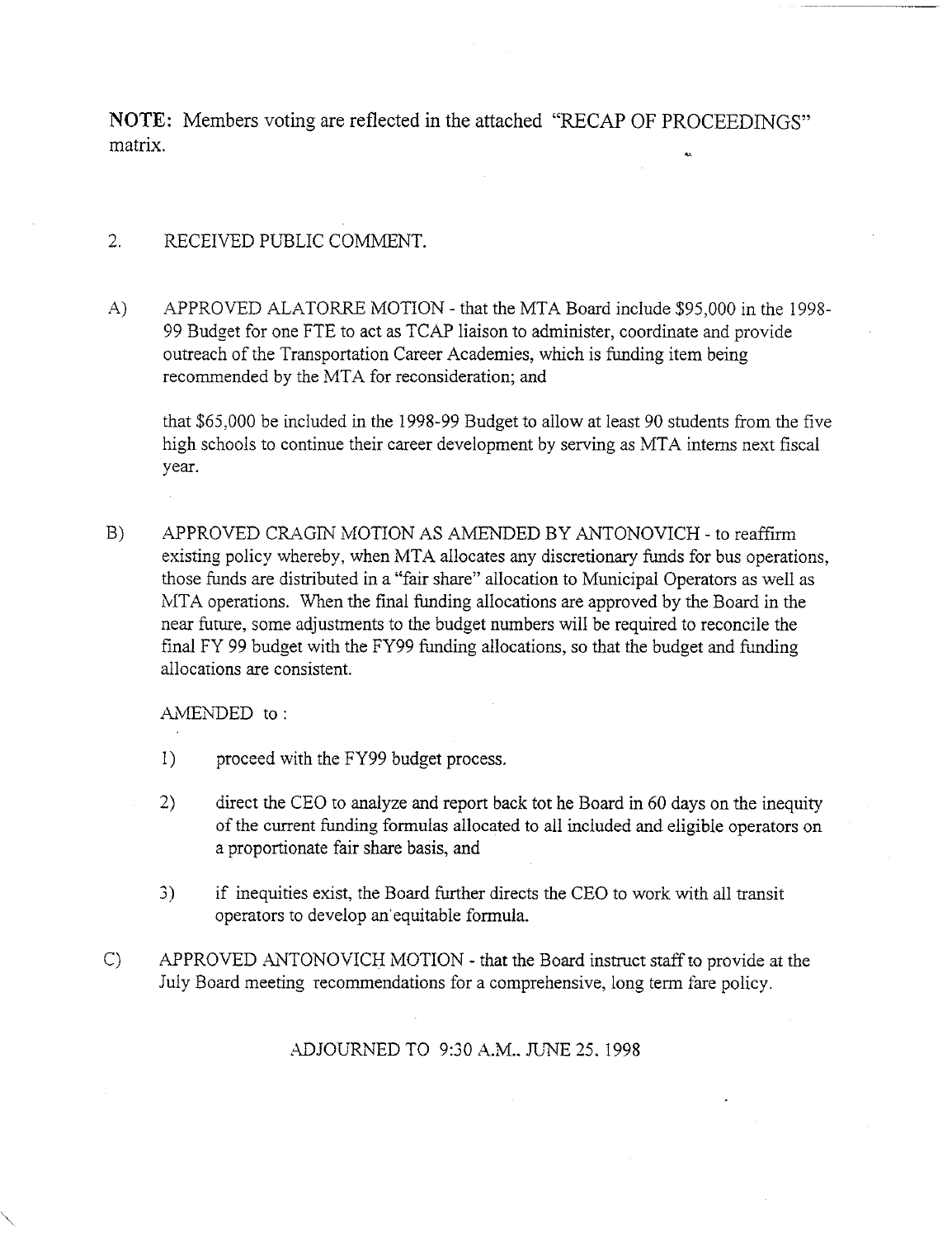

## **MINUTES/PROCEEDINGS**

## **LOS ANGELES COUNTY METROPOLITAN TRANSPORTATION AUTHORITY**

### **RECONVENED SPECIAL BOARD MEETING BOARD OF DIRECTORS MTA Headquarters - 3rd Floor, Board Room One Gateway Plaza, Los Angeles**

**Thursday, June 25, 1998**

**Called to order at** 12:10 P.M.

**Directors:**

Richard Riordan, Chair Yvonne Brathwaite Burke, First Vice Chair 5ames Cragin, Second Vice Chair Michael Antonovich Richard Alatorre Hal Bemson Jose Legaspi Jenny Oropeza Zev Yaroslavsky Larry. Zarian Tony Harris, Ex-Officio

> Chief Executive Officer - Julian Burke Board Secretary - Georgia Hamilton Inspector General - Arthur Sinai General Counsel - County. Counsel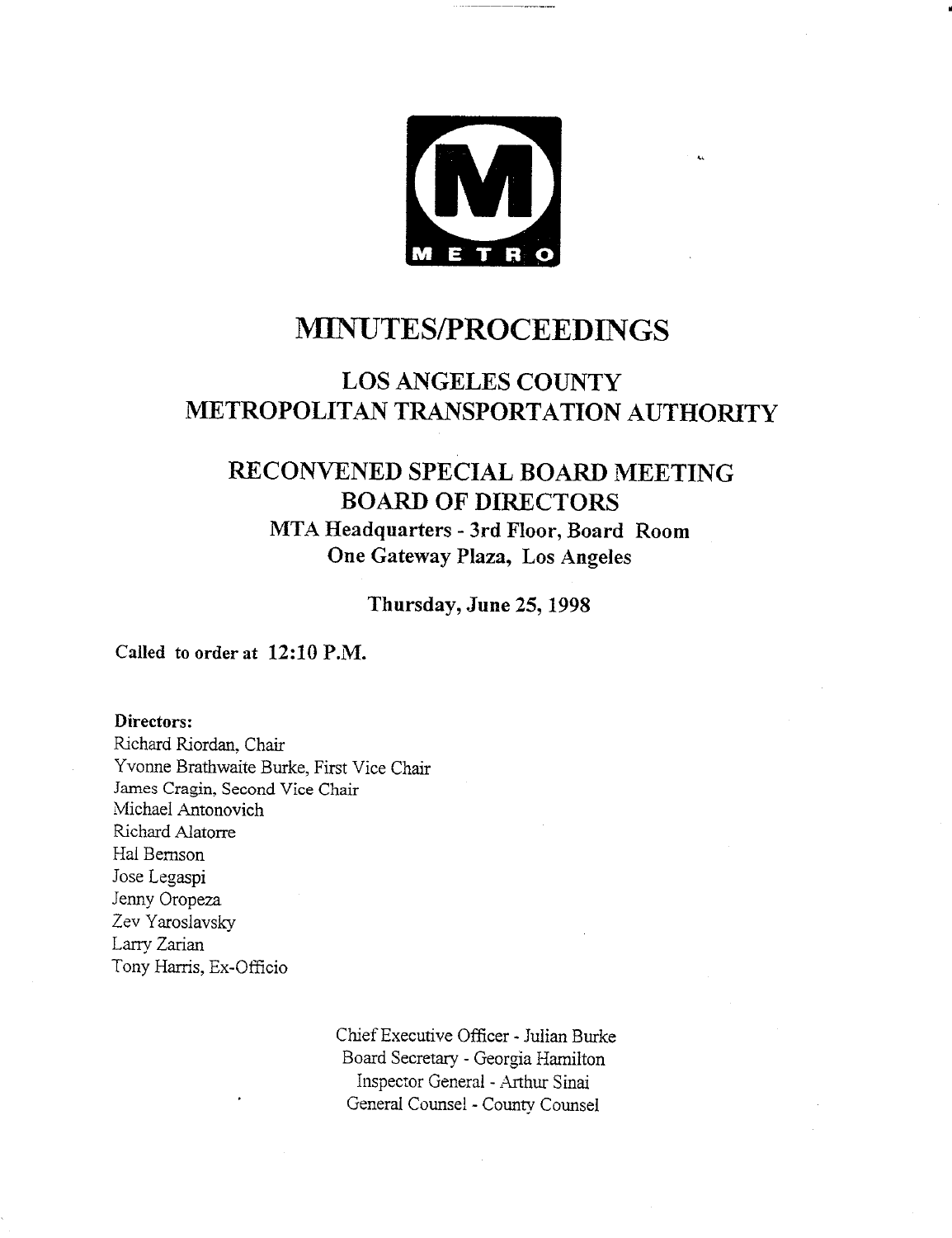- D) APPROVED YAROSLAVSKY MOTION to direct staff to develop and report back with state legislation and/or Board policy to change the agency's debt limit to be consistent with responsible debt service to operating budget limits imposed by other transit agencies and local agencies and report back to the Board in 30 days.
- E) APPROVED YAROSLAVSKY MOTION that all future Board agenda items proposing the issuance of additional debt guaranteed by Proposition A & C and/or fare revenues, specifically identify the capital projects and activities to be funded by the debt. This shall be binding until changed by the Board.

#### 1. ADOPTED ON A ROLL CALL VOTE:

- A) the Fiscal year 1998 1999 (FY99) budget, including budget adjustments and deferring any decision on a fare increase until spring, 1999.
- **B)** the Reimbursement Resolution to authorize the expenditure of funds for capital construction and acquisition activities prior to the issuance of bonds for specific activities.

BUDGET MODIFICATIONS (In Millions) [costs/(savings)]

- \$3.8 Delay of fare increase for 6 months<br>\$3.0 Funding marks correction
- Funding marks correction
- \$3.4 LAPD budget increase for transit security
- \$0.1 Increase Library funding
- \$10.3 TOTAL COSTS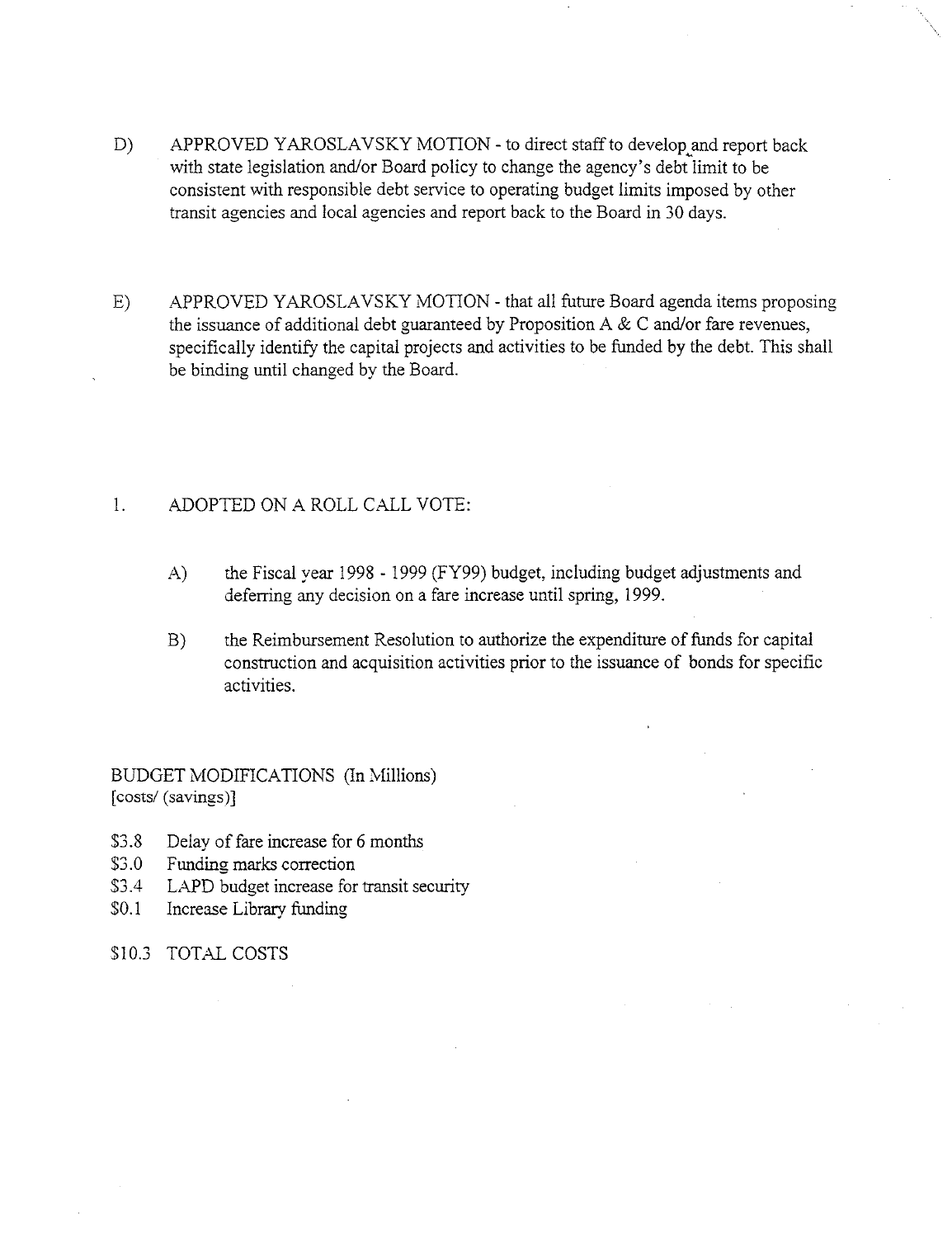Shortfall will be balanced with the following operating solutions:

- (\$2.4) Workers Compensation Administration and Claims
- $(S2.3)$ Pension Adjustment
- $($3.1)$ Operating expense reductions to be identified
- $($0.9)$ Propulsion Power (DWP) - one time credit for 22 months
- $($0.1)$ <br> $($1.1)$ Propulsion Power (DWP) - ongoing reduction
- Fare revenue trend
- $($ \$ .4) FY98 Board contingency carry over
- (\$10.3) TOTAL SAVINGS

An additional \$.0332 in reduced funding for the Eastside RAC budget was also adopted.

| Ayes:    | Alatorre, Bernson, Burke, Cragin, Legaspi, Oropeza, Yaroslavsky,<br>Riordan |
|----------|-----------------------------------------------------------------------------|
| Noes:    | None                                                                        |
| Abstain: | None                                                                        |
| Absent:  | Antonovich, Fasana, Knabe, Molina, Zarian                                   |

Meeting adjourned at 1:45 P.M.

Prepared by: Christina Lumba-Gamboa

them

Michele Jacksón Assistant Board Secretary